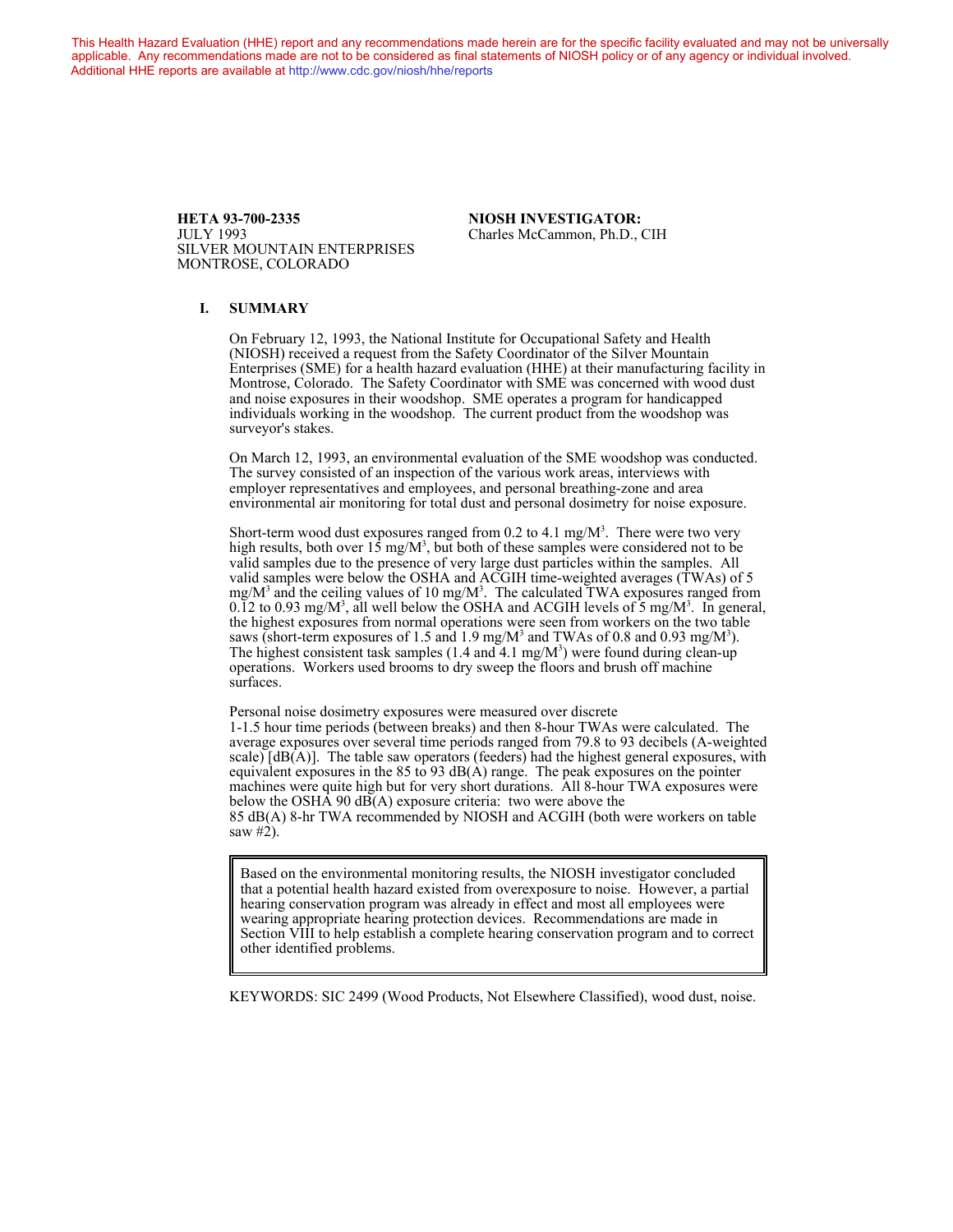## Page 2 - Health Hazard Evaluation Report 93-700

# **II. INTRODUCTION**

On February 12, 1993, the National Institute for Occupational Safety and Health (NIOSH) received a request from the Safety Coordinator of the Silver Mountain Enterprises (SME) for a health hazard evaluation (HHE) at their manufacturing facility in Montrose, Colorado. The Safety Coordinator with SME was concerned with wood dust and noise exposures in their woodshop. SME operates a program for handicapped individuals working in the woodshop. The current product from the woodshop was surveyor's stakes.

On March 12, 1993, an environmental evaluation of the SME woodshop was conducted. The survey consisted of an inspection of the various work areas, interviews with employer representatives and employees, and personal breathingzone and area environmental air monitoring for total dust and personal dosimetry for noise exposure.

# **III. BACKGROUND**

The Silver Mountain Enterprises is a government sponsored organization which provides a variety of programs for handicapped individuals. As a part of the program, SME runs a woodshop to provide employment for some of the people in the program. Those individuals who can qualify for the employment, work about 6 hours per day in the woodshop and are compensated according to their productivity. The woodshop had recently bid on and received a contract to provide a large number of wood surveyor stakes on a weekly basis. Since the level of effort to meet the output required longer work times in the woodshop, the company was concerned about the potential increase in exposures to noise and wood dust. The company has had several safety and health assessments from different organizations over the past few years.

The woodshop consisted of a large warehouse with areas for bulk wood storage, the various wood working machines, and storage of stacked pallets with the final product. Two doors connected the shop area with a lunch room, a kitchen, and offices. The woodshop was run by 4 staff personnel. There may be 10 to 20 workers at any given time in the woodshop. The shop received scrap 1x4", 1x6", and 2x4" pine or fir lumber which was first cut to the proper lengths on a top cut saw. The lumber was then cut to the proper width,  $1x2^{\prime\prime}$  or  $2x2^{\prime\prime}$  on the two table saws. The 2x2" stakes were then sharpened on a pointer machine and stacked on pallets while the 1x2" stakes were pointed on a band saw and stacked on pallets. Each machine was operated by at least two workers, except the pointer and band saws which were operated by a single worker. Additional workers helped with loading and unloading, stacking and clean-up. The top cut saw and two table saws had an operator (or feeder) who fed the lumber into the machine and a receiver (or helper) who took the cut lumber and stacked it on a cart. Most workers wore hearing protection and eye protection, and most wore single band paper dust masks.

# IV. MATERIALS AND METHODS

The NIOSH evaluation consisted of interviews with representatives from management and employees, and an environmental survey. Personal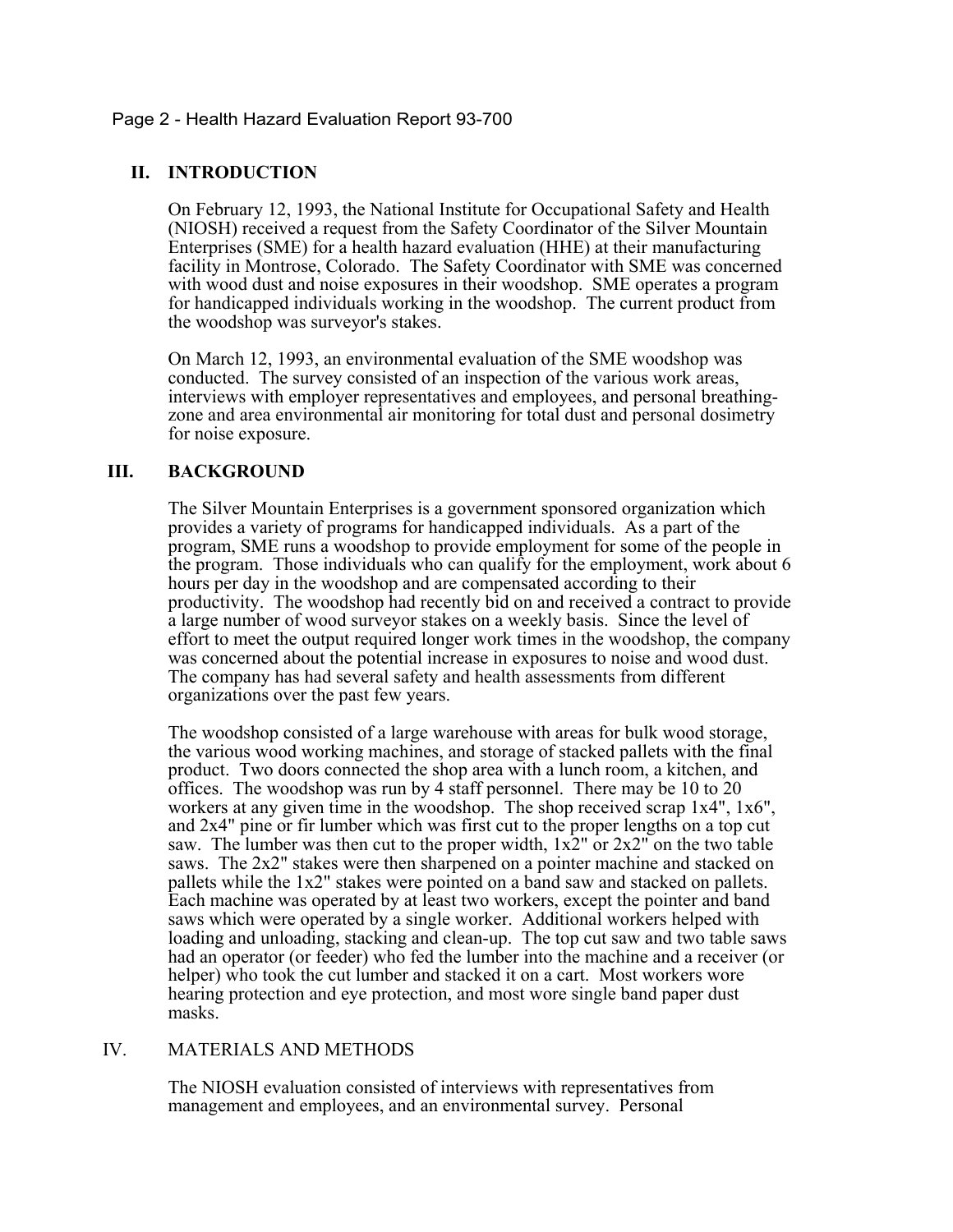#### Page 3 - Health Hazard Evaluation Report 93-700

breathing-zone total dust samples (for wood dust) were collected on mixed cellulose ester membrane filters at a flow rate of 2-4 liters per minute (Lpm) using Gilian Model HFS 513S personal sampling pumps. The filters were analyzed gravimetrically according to NIOSH method 0500.<sup>1</sup>

Personal dosimetry noise levels were measured with DuPont Model MK-3 dosimeters. The dosimeters were set on the A-scale, slow response using the Occupational Safety and Health Administration (OSHA) criteria of 90 decibels  $(dB[\overline{A}])$  for an 8-hour time-weighted average (TWA) and a threshold limit of 80  $dB(A)$ .

# **V. EVALUATION CRITERIA**

As a guide to the evaluation of the hazards posed by workplace exposures, NIOSH field staff employ environmental evaluation criteria for assessment of a number of chemical and physical agents. These criteria are intended to suggest levels of exposure to which most workers may be exposed up to 10 hours per day, 40 hours per week, for a working lifetime without experiencing adverse health effects. It is, however, important to note that not all workers will be protected from adverse health effects if their exposures are maintained below these levels. A small percentage may experience adverse health effects because of individual susceptibility, a preexisting medical condition, and/or a hypersensitivity (allergy).

In addition, some hazardous substances may act in combination with other workplace exposures, the general environment, or with medications or personal habits of the worker to produce health effects even if the occupational exposures are controlled at the level set by the evaluation criterion. These combined effects are often not considered in the evaluation criteria. Also, some substances are absorbed by direct contact with the skin and mucous membranes, and thus, such contact may increase the overall exposure. Finally, evaluation criteria may change over the years as new information on the toxic effects of an agent becomes available.

The primary sources of air contamination criteria generally consulted include: (1) NIOSH Criteria Documents and Recommended Exposure Limits (RELs), (2) the American Conference of Governmental Industrial Hygienist's (ACGIH) Threshold Limit Values (TLVs),<sup>2</sup> and (3) the U.S. Department of Labor (OSHA) federal occupational health standards, permissible exposure limits (PEL).<sup>3</sup> These sources provide environmental limits based on airborne concentrations of substances to which workers may be occupationally exposed in the workplace environment for 8 to 10 hours per day, 40 hours per week for a working lifetime without adverse health effects.

The industrial criteria for the substances evaluated in this survey are presented below. A time-weighted average (TWA) exposure refers to the average airborne concentration of a substance during a normal 8- to 10-hour workday. Some substances have recommended short-term exposure limits (STELs) or ceiling values which are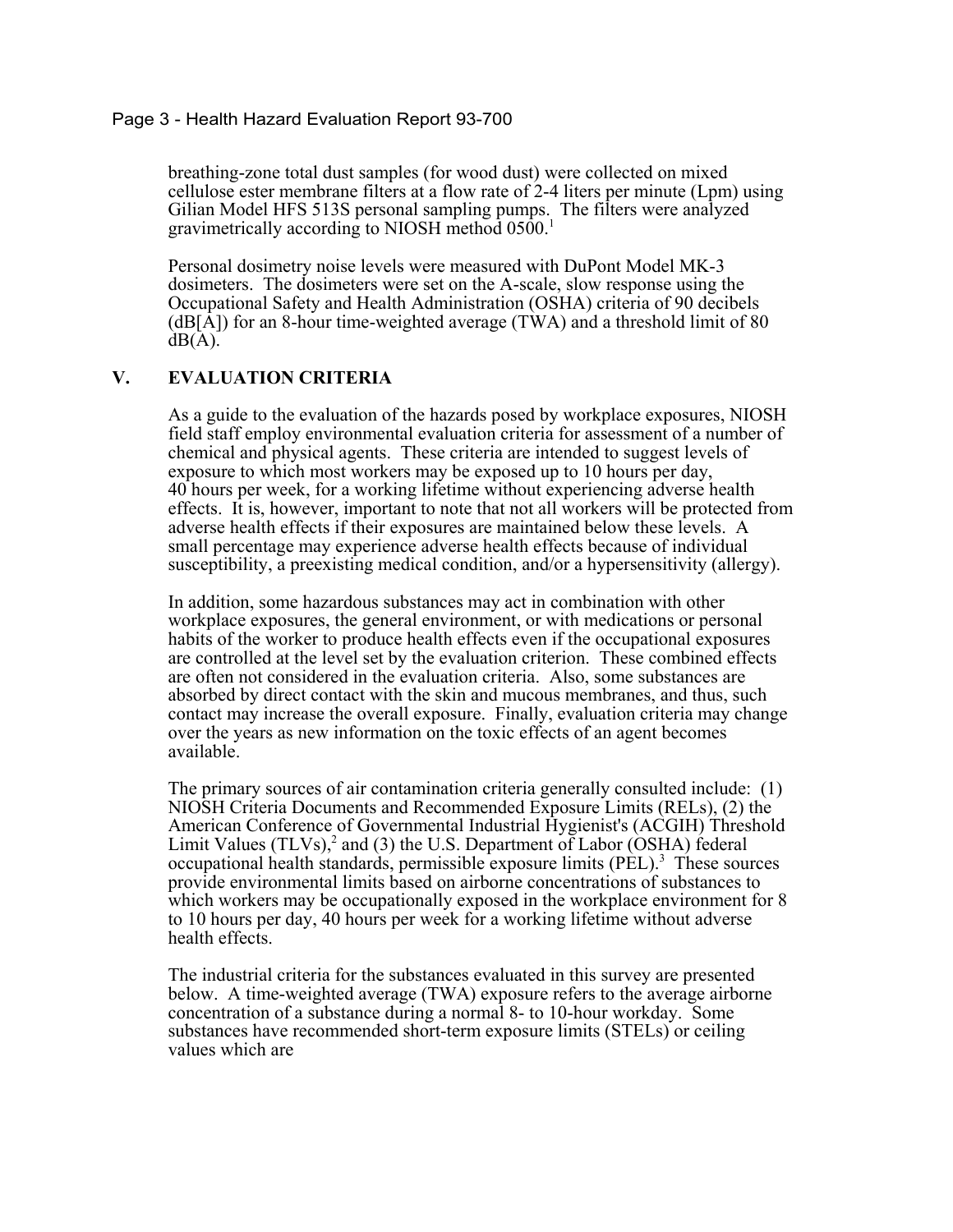### Page 4 - Health Hazard Evaluation Report 93-700

intended to supplement the TWA where there are recognized toxic effects from high, short-term exposures. A discussion of the substances evaluated in this survey is presented below.

A. Wood Dust

Some woods, both domestic and exotic, are know to cause contact dermatitis. Respiratory diseases associated with wood dust include hypersensitivity, asthma, acute airway obstruction, and allergic disorders of the upper respiratory tract.<sup>4</sup> An increased incidence of adenocarcinoma of the nasal cavity and ethmoid sinus has been demonstrated in woodworkers in the furniture industry of England, Belgium, France, and Denmark. The most frequent complaints of workers exposed to wood dust include dryness in nose, eye irritation, nasal obstruction, prolonged colds, and frequent headaches.<sup>4</sup> The current OSHA PEL is 5 milligrams per cubic meter of air  $(mg/M<sup>3</sup>)$  measured as total wood dust for all types of woods, except for Western Red Cedar which has a PEL of 2.5 mg/M<sup>3</sup>. OSHA also has a STEL of 10 mg/M<sup>3</sup> over 15-minutes. The ACGIH has a  $\text{TLV}$  of 1 mg/M<sup>3</sup> for total hard wood dusts and 5 mg/M<sup>3</sup> for total soft wood dust. ACGIH further recommends a STEL for soft woods of

10 mg/ $M<sup>3</sup>$  as total dust. NIOSH recommends an 8-hr TWA of 1 mg/ $M<sup>3</sup>$  for all types of wood.

B. Noise

Exposure to high levels of noise may cause temporary or permanent hearing loss. The extent of damage depends primarily upon the intensity of the noise and the duration of the exposure. There is abundant epidemiological and laboratory evidence that protracted noise exposure above 90 dB(A) causes hearing loss in a portion of the exposed population.

The OSHA standard for noise specifies a PEL of 90 dB(A)-slow response for a duration of 8 hours per day. The regulation, in calculating the PEL, uses a 5 dB time/intensity trading relationship. This means that in order for a person to be exposed to noise levels of 95  $dB(A)$ , the amount of time allowed at this exposure level must be cut in half to be within the PEL. Conversely, a person exposed to 85  $dB(A)$  is allowed twice as much time at this level (16 hours) to remain within his daily PEL.<sup>6</sup> Both NIOSH and ACGIH recommend an exposure limit of 85 dB(A) for

8 hours, 5 dB less than the OSHA standard. Both these latter two criteria also use a 5 dB time/intensity trading relationship in calculating exposure limits.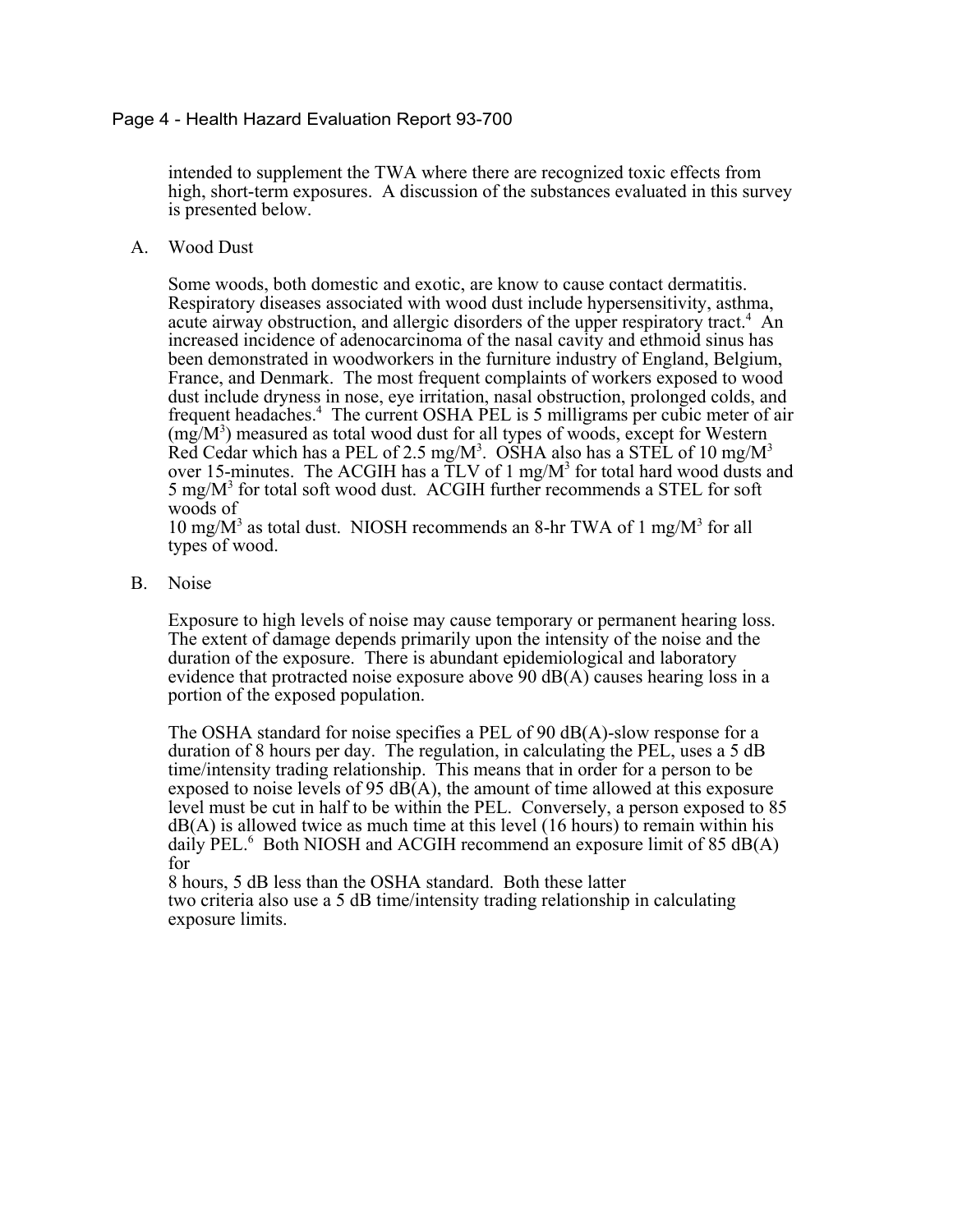Page 5 - Health Hazard Evaluation Report 93-700

Time-weighted average (TWA) noise limits as a function of exposure duration are shown as follows:

| Duration of Exposure |                                                                       |  |
|----------------------|-----------------------------------------------------------------------|--|
|                      |                                                                       |  |
|                      |                                                                       |  |
| 80                   | 85                                                                    |  |
| 85                   | 90                                                                    |  |
| 90                   | 95                                                                    |  |
| 95                   | 100                                                                   |  |
| 100                  | 105                                                                   |  |
| 105                  | 110                                                                   |  |
| 110                  | $115*$                                                                |  |
| $115*$               | $***$                                                                 |  |
|                      | Sound Level $(dB(A))$<br>NIOSH/ACGIH <sup>7,8</sup> OSHA <sup>6</sup> |  |

 \* No exposure to continuous or intermittent noise in excess of 115  $dB(\tilde{A})$ .

 \*\* Exposure to impulsive or impact noise should not exceed 140 dB peak sound pressure level.

The OSHA regulation, which has an additional action level (AL) of 85 dB(A), stipulates that an employer shall administer a continuing, effective hearing conservation program when the TWA value exceeds the AL. The program must include monitoring, employee notification, observation, an audiometric testing program, hearing protectors,training programs, and recordkeeping requirements. All of these stipulations are included in 29 CFR 1910.95, paragraphs (c) through  $(0)^6$ .

The OSHA noise regulation also states that when workers are exposed to noise levels in excess of the OSHA PEL of 90 dB(A), feasible engineering or administrative controls shall be implemented to reduce the workers' exposure levels. Also, a continuing, effective hearing conservation program shall be implemented.

#### **VI. RESULTS AND DISCUSSION**

A summary of the personal air sampling results for total wood dust is presented in Table 1. The exposures ranged from  $0.\overline{2}$  to

4.1 mg/M<sup>3</sup>. There were two very high results, samples  $\#$  420 and 429, but both of these samples were suspect. After collection, it appeared that large wood particle had been propelled into the cassette when the workers leaned close to the table saw. These samples are not considered valid. All valid samples were below the NIOSH REL of 1 mg/M<sup>3</sup> and the OSHA and ACGIH criteria of 5 mg/M<sup>3</sup> and the ceiling values of 10 mg/ $M^3$ . In general, the highest exposures from normal operations were seen from workers on the two table saws. The highest consistent task samples were found during clean-up operations. Workers used brooms to dry sweep the floors and brush off machine surfaces.

Table 2 summarizes the calculated TWA total wood dust exposures by job category. The TWAs ranged from 0.12 to 0.93 mg/ $M<sup>3</sup>$ , all well below the NIOSH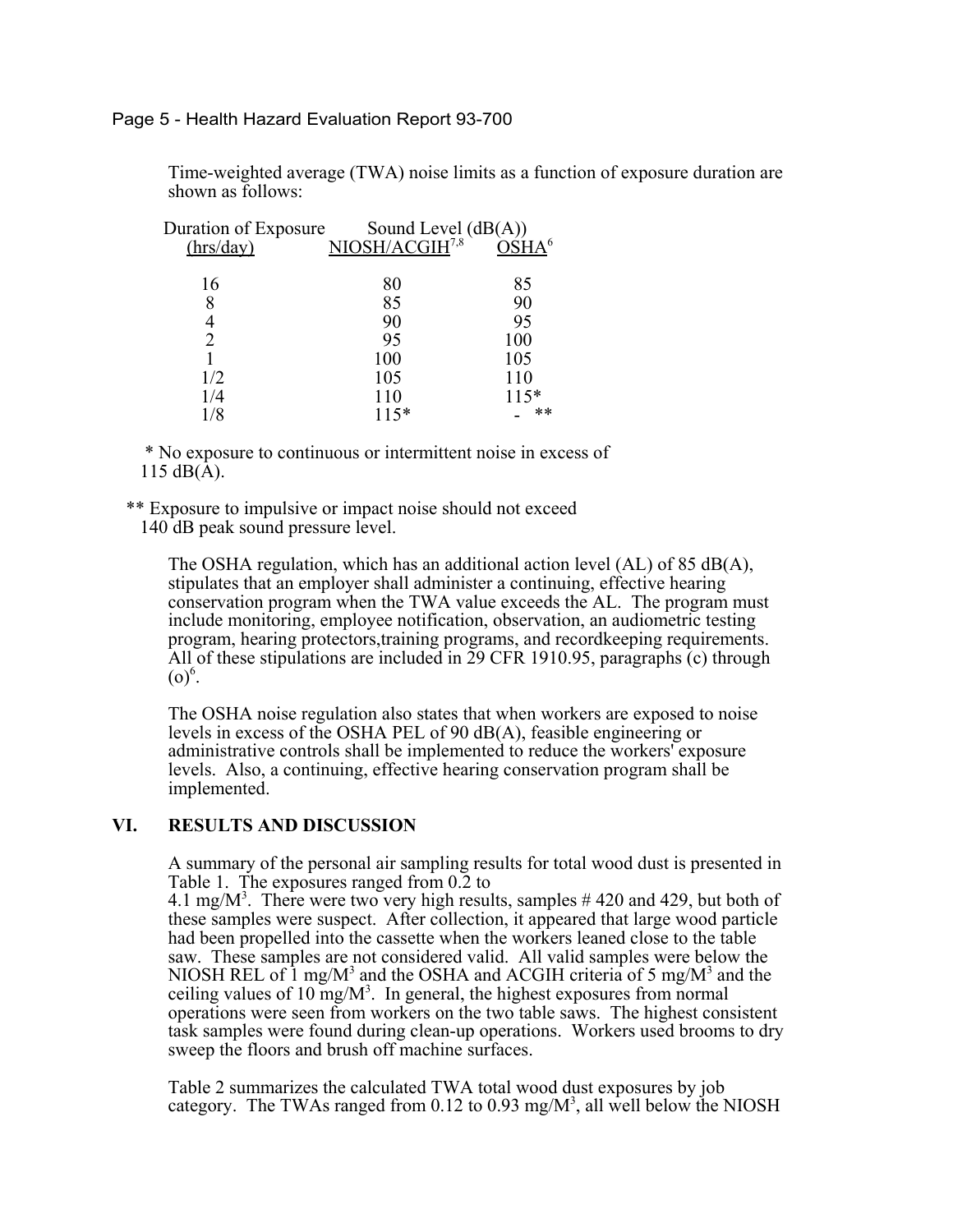# Page 6 - Health Hazard Evaluation Report 93-700

REL of 1 mg/ $M<sup>3</sup>$  and the OSHA and ACGIH criteria of

5 mg/ $M^3$ . These values were calculated by taking the 6-hour exposures determinations (Table 1) and factoring in 2 hours of zero exposure. A summary of the personal noise exposures is presented in Table 3. Personal exposures were measured over discrete 1-1.5 hour time periods (between breaks) and then 8-hour TWAs were calculated. The average exposures over several time periods ranged from 79.8 to

93  $dB(A)$ . The table saw operators (feeders) had the highest general exposures, with equivalent exposures in the 85 to 93  $dB(A)$  range. The peak exposures on the pointer machines were quite high but for very short durations. The employees worked six hours on the day of the survey which is usually as long as they work in any given day. Factoring in 2 hours of zero exposure helped keep the table saw operators below an 8-hour TWA of 90 dB(A). However, the TWAs were above 85  $dB(A)$  for the two workers on table saw #2.

### **VII. CONCLUSIONS**

Exposures to wood dust for all jobs were below the NIOSH REL of 1 mg/M<sup>3</sup> and the OSHA 8-hr PEL of 5 mg/M<sup>3</sup> and the 15-minute STEL of 10  $mg/M<sup>3</sup>$ . The highest task-oriented exposures were during clean-up operations. All 8-hr TWA noise exposures were below the OSHA TWA of 90 dB(A) but two jobs were above 85 dB( $\overline{A}$ ). Most of the jobs had exposures averaging over 85 dB( $\overline{A}$ ) during work on the machines. Not all workers or staff in the machine area were wearing hearing protection or eye protection.

#### **VIII. RECOMMENDATIONS**

- 1) The wood dust exposures do not warrant the need for additional engineering controls or respiratory protection. If the company wishes to continue supplying respirators to employees for their added safety and comfort, then a comprehensive respirator program will have to be developed. The existing written respirator program appears acceptable. However, most of the elements that are detailed in the written program are not being followed, e.g., fit testing, worker education, maintenance and cleaning of respirators, and medical assessment of the ability of workers to wear respirators. Bulk respirators were stored in the work area and workers would leave their respirators laying around in the work area during breaks. Included with this report is a copy of a NIOSH document on the requirements of a good respirator program.<sup>9</sup> This includes fit testing of employees, the use of certified respirators, training for employees on use and maintenance of respirators, medical testing for the ability to wear respirators, and having a written respirator policy. Workers will not be able to wear beards with any respirators.
- 2) Based on noise exposure levels, a comprehensive hearing conservation program is needed. Included is a NIOSH document which should help with the implementation of the program. This document is titled, "A Practical Guide to Effective Hearing Conservation Programs in the Workplace."10 Elements include annual audiograms for all affected employees, appropriate hearing protection, a written program, etc. This applies to all workers and staff. All visitors who enter the wood shop machine area are required to wear hearing protection. Signs should be posted at the entrances to machine area reminding people that hearing protection is required in this area. Since SME already provides annual audiograms and a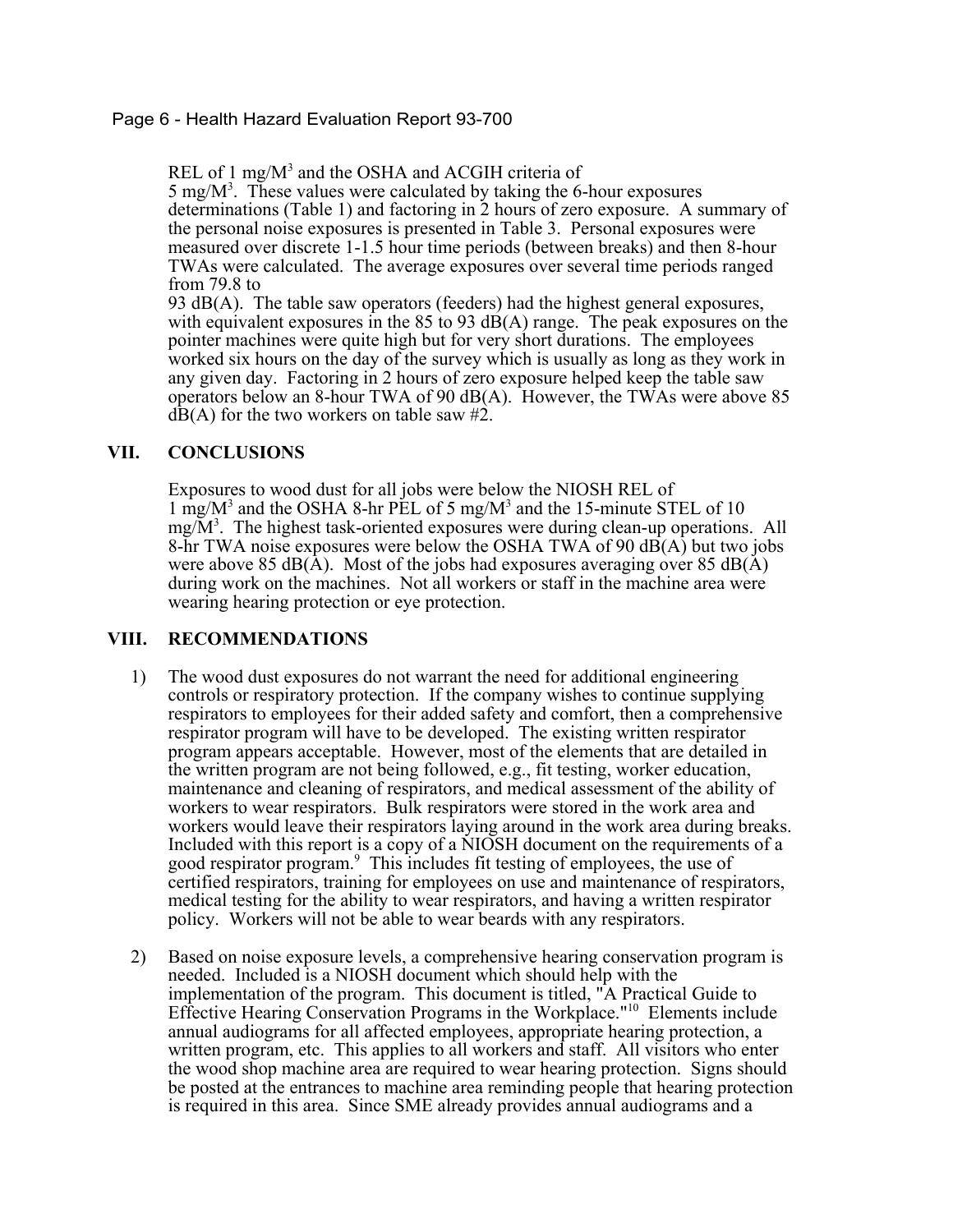good variety of adequate hearing protection devices, the primary elements for a comprehensive hearing conservation program that are still needed include: worker training, periodic noise surveys, record keeping, and a written program.

- 3) All workers, staff, and visitors should be required to wear eye protection with side shields when in the machine area. Several "observers" were quite near the table saws while they were being operated. Once again, signs should be posted on all doors entering the machine area, reminding everyone that eye protection is required when entering the area.
- 4) All personal protection equipment (respirators, hearing protection, and eye protection) should be kept clean and stored in plastic bags away from the machine area.

# **IX. REFERENCES**

- 1. NIOSH [1986]. NIOSH Manual of Analytical Methods. 3rd ed. Cincinnati, OH: U.S. Department of Health and Human Services, Public Health Service, Centers for Disease Control, National Institute for Occupational Safety and Health, DHHS (NIOSH) Publication No. 84-100.
- 2. ACGIH [1991]. Threshold limit values and biological exposure indices for 1991-1992. Cincinnati, OH: American Conference of Governmental Industrial Hygienists.
- 3. CFR. Code of Federal regulations. Occupational Safety and Health Administration "General Industry Standards" (29 CFR 1910), Washington, DC: U.S. Government Printing Office, Office of the Federal Register.
- 4. ACGIH [1986]. Documentation of the Threshold Limit Values and Biological Exposure Indices, Fifth Edition. Cincinnati, Ohio: American Conference of Industrial Hygienists (ACGIH)ACGIH; 1971.
- 5. NIOSH [1992]. Recommendations for Occupational Safety and Health: Compendium of Policy Documents and Statements. Cincinnati, OH: U.S. Department of Health and Human Services, Public Health Service, Centers for Disease Control, National Institute for Occupational Safety and Health, DHHS (NIOSH) Publication No. 92-100.
- 6. CFR. Code of Federal regulations. Occupational Safety and Health Administration "Occupational Noise Exposure" (29 CFR 1910.95), January 1981. Washington, DC: U.S. Government Printing Office, Office of the Federal Register.
- 7. NIOSH [1972]. Criteria for a recommended standard: occupational exposure to noise. Cincinnati, OH: U.S. Department of Health, Education, and Welfare, Health Services and Mental Health Administration, National Institute for Occupational Safety and Health, DHEW (NIOSH) Publication No. 73-11001.
- 8. ACGIH [1990]. 1990-1991 threshold limit values for chemical substances and physical agents and biological exposure indices. Cincinnati, OH: American Conference of Governmental Industrial Hygienists.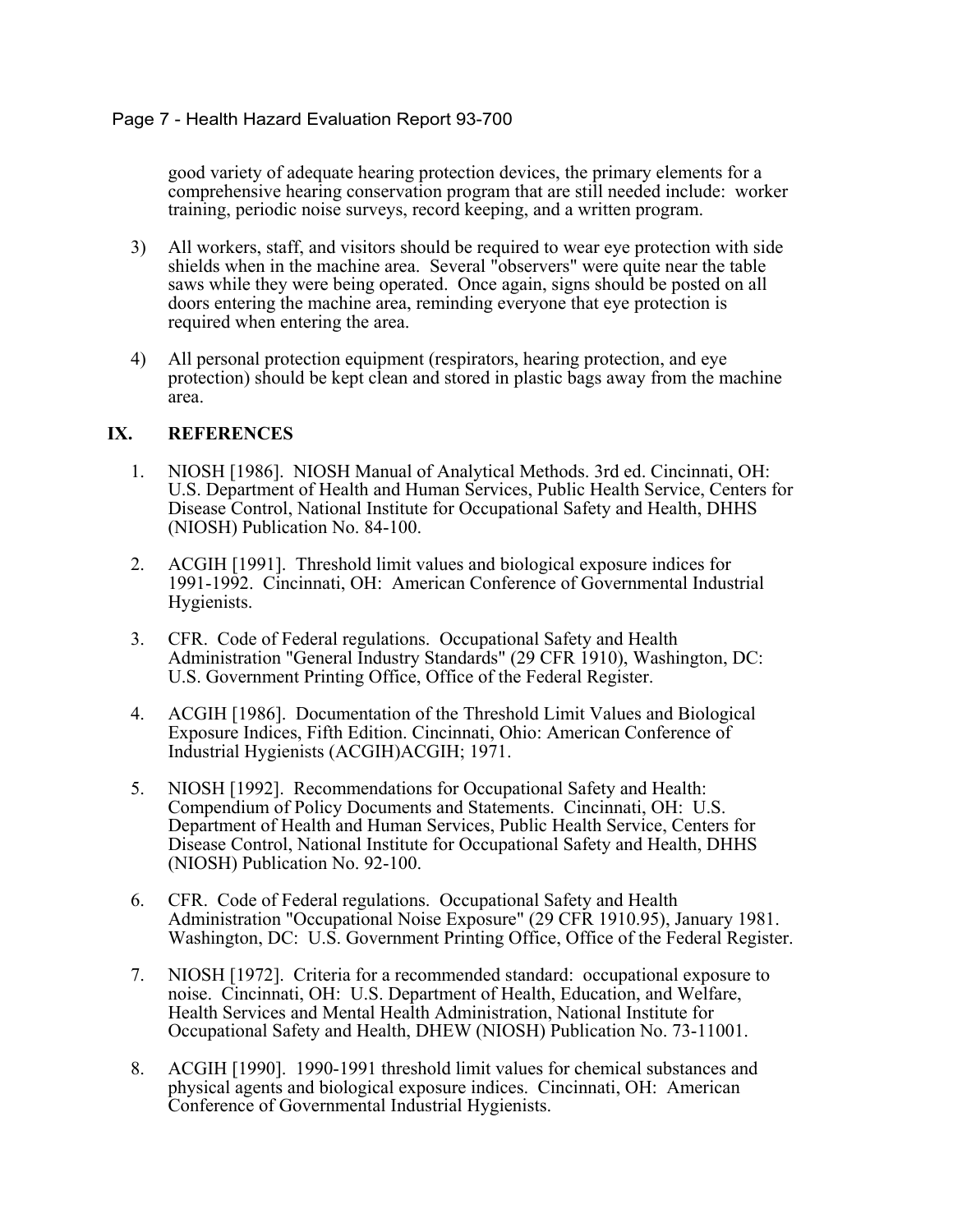### Page 8 - Health Hazard Evaluation Report 93-700

- 9. NIOSH [1987]. Guide to Industrial Respiratory Protection. Cincinnati, OH: U.S. Department of Health and Human Services, Public Health Service, Centers for Disease Control, National Institute for Occupational Safety and Health, DHHS (NIOSH) publication no. 87-116, 1987.
- 10. NIOSH [1990]. A practical guide to effective hearing conservation programs in the workplace. Cincinnati, OH: U.S. Department of Health and Human Services, Public Health Service, Centers for Disease Control, National Institute for Occupational Safety and Health, DHHS (NIOSH) Publication No. 90-120.

# **X. AUTHORSHIP AND ACKNOWLEDGMENTS**

| <b>Report Prepared By:</b> | Charles S. McCammon, Ph.D., CIH<br>Regional Consultant for<br>Occupational Health<br>Denver Regional Office<br>Denver, Colorado                         |
|----------------------------|---------------------------------------------------------------------------------------------------------------------------------------------------------|
| Originating Office:        | Hazard Evaluations and<br><b>Technical Assistance Branch</b><br>Division of Surveillance, Hazard,<br>Evaluations, and Field Studies<br>Cincinnati, Ohio |

# **XI. DISTRIBUTION AND AVAILABILITY**

Copies of this report may be freely reproduced and are not copyrighted. Single copies of this report will be available for a period of 90 days from the date of this report from the NIOSH Publications Office, 4676 Columbia Parkway, Cincinnati, Ohio 45226. To expedite your request, include a self-addressed mailing label or envelope along with your written request.

Copies of this report have been sent to:

- 1. Adult Services Director, Silver Mountain Enterprises, Montrose, Colorado.
- 2. U.S. Department of Labor/OSHA Region VIII.
- 3. NIOSH, Region VIII

For the purpose of informing affected employees, a copy of this report shall be posted in a prominent place accessible to the employees for a period of 30 calendar days.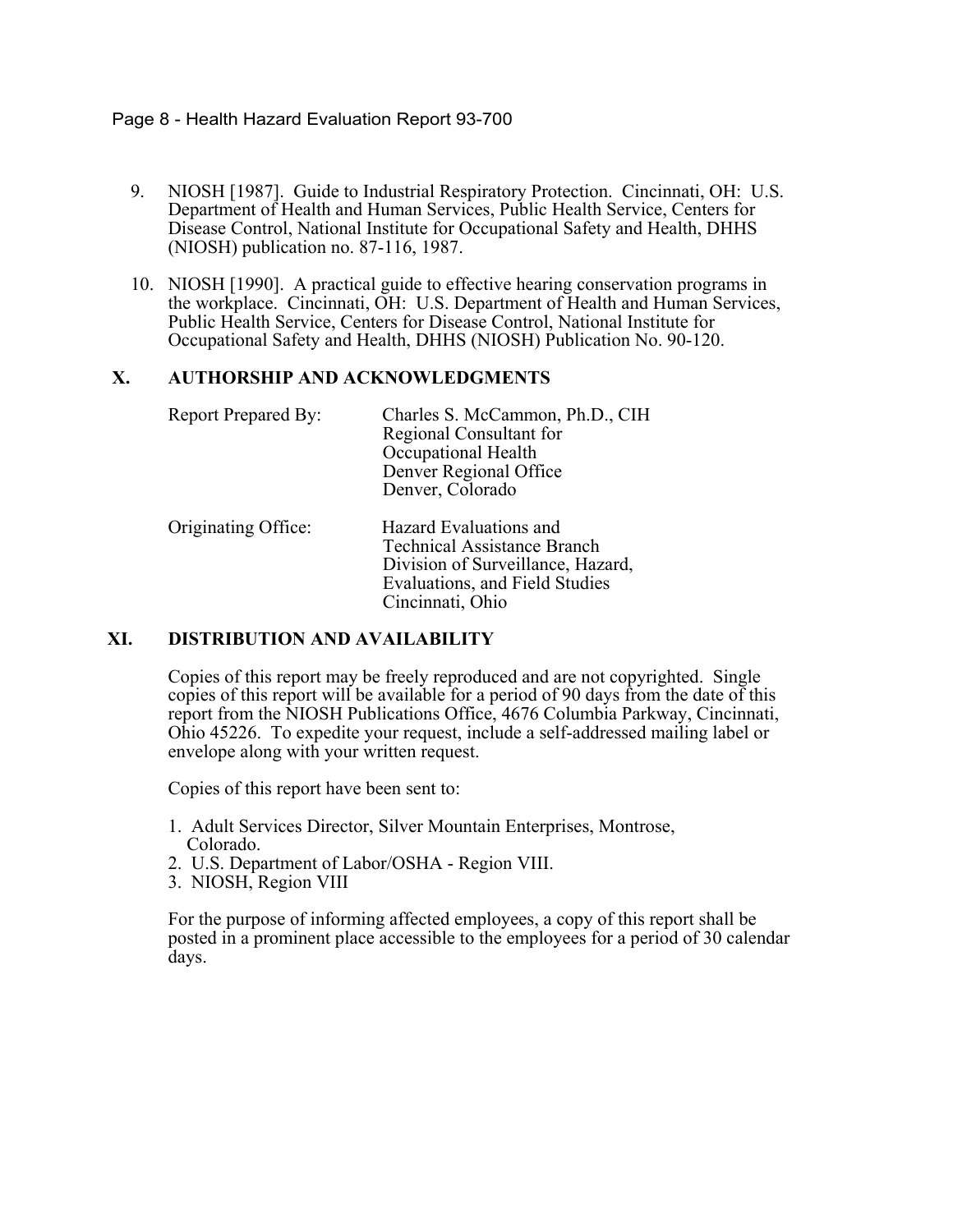#### TABLE 1 SUMMARY OF PERSONAL AIR SAMPLES FOR TOTAL WOOD DUST SILVER MOUNTAIN ENTERPRISE HETA 93-700 MARCH 12, 1993

| Sample # | Volume<br>Description<br>(min)<br>(Liters) | Time<br>$(mg/M^3)$ | Concentration |     |                |
|----------|--------------------------------------------|--------------------|---------------|-----|----------------|
| 428      | Pointer operator                           |                    | 150           | 75  | 0.87           |
| 409      | Pointer operator                           |                    | 530           | 147 | 0.74           |
| 429      | Table saw #1 feeder                        |                    | 140           | 72  | $24.***$       |
| 420      | Table saw #1 feeder                        |                    | 580           | 148 | $17.6***$      |
| 415      | Table saw #1 receiver                      |                    | 92            | 46  | 0.5            |
| 410      | Table saw #1 receiver                      |                    | 210           | 54  | 1.9            |
| 430      | Table saw #2 feeder                        |                    | 140           | 70  | 0.8            |
| 424      | Table saw #2 feeder                        |                    | 100           | 49  | 0.7            |
| 417      | Table saw #2 feeder                        |                    | 500           | 123 | 1.5            |
| 411      | Table saw #2 feeder, clean-up              |                    | 94            | 23  | 4.1            |
| 431      | Table saw #2 receiver                      |                    | 140           | 68  | 0.74           |
| 422      | Table saw #2 receiver                      |                    | 82            | 41  | 0.5            |
| 419      | Table saw #2 receiver                      |                    | 480           | 119 | 0.55           |
| 412      | Table saw #2 receiver, clean-up            |                    | 64            | 16  | $1.1^{\omega}$ |
| 426      | Band saw operator                          |                    | 132           | 66  | 0.4            |
| 423      | Band saw operator                          |                    | 100           | 50  | 0.2            |
| 432      | Cut saw operator                           |                    | 130           | 64  | 0.5            |
| 416      | Cut saw operator                           |                    | 520           | 126 | 0.5            |
| 413      | Cut saw operator, clean-up                 |                    | 57            | 14  | 1.4            |
| 421      | Cut saw receiver                           |                    | 90            | 44  | 0.22           |

Evaluation Criteria:

NIOSH, all woods = 1 mg/ $M^3$  as an 8-hr Time-weighted Average (TWA) Wood dust, soft OSHA = 5 mg/M<sup>3</sup> as an  $\overline{8}$ -hr TWA, 10 mg/M<sup>3</sup> ceiling

ACGIH=  $5 \text{ mg/M}^3$  as an 8-hr TWA, 10 mg/M<sup>3</sup> ceiling

\*\* Large dust particles observed on sample, probably from direct stream of wood particles. These samples are highly questionable.

@ Sample fell off, therefore this sample is > or equal to this value. Note:

 $mg/M^3$  = milligrams of wood dust per cubic meter of air sampled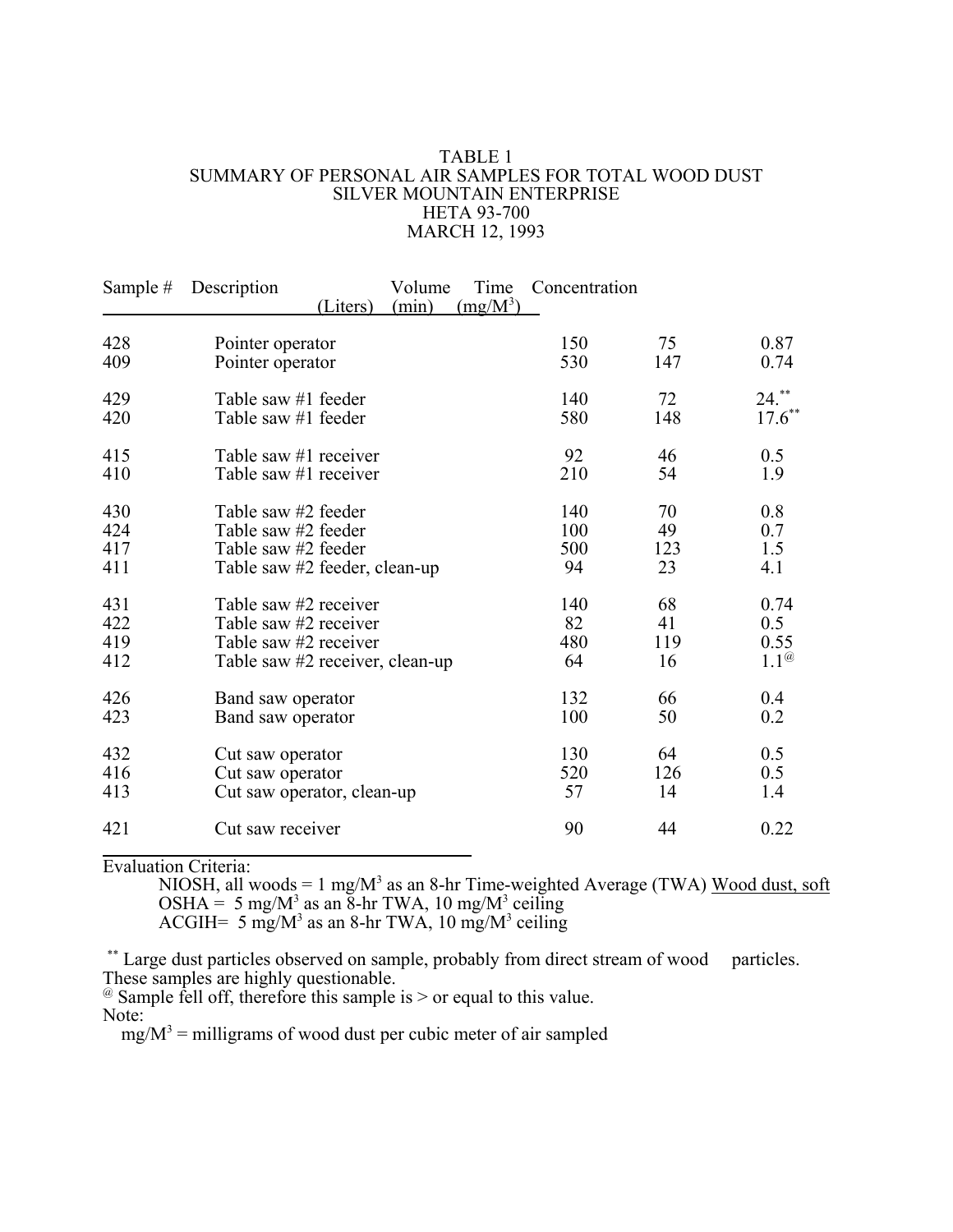#### TABLE 2 TIME-WEIGHTED AVERAGE PERSONAL WOOD DUST EXPOSURES SILVER MOUNTAIN ENTERPRISES HETA 93-700 MARCH 12, 1993

| Job Title             | $(mg/M^3)$ | Hrs Monitored Hrs Worked 8-Hr TWA Conc. |      |
|-----------------------|------------|-----------------------------------------|------|
| Pointer operator      | 3.7        | 6                                       | 0.45 |
| Table saw #1 feeder   | 3.7        | 6                                       | **   |
| Table saw #1 receiver | 1.7        | 6                                       | 0.93 |
| Table saw #2 feeder   | 4.4        | 6                                       | 0.80 |
| Table saw #2 receiver | 4.1        | 6                                       | 0.36 |
| Band saw operator     | 1.9        | 6                                       | 0.20 |
| Cut saw operator      | 3.4        | 6                                       | 0.31 |
| Cut saw helper        | 0.7        | 6                                       | 0.12 |

Evaluation Criteria:

NIOSH, all woods = 1 mg/M<sup>3</sup> as an 8-hr Time-weighted Average (TWA) Wood dust, soft OSHA = 5 mg/M<sup>3</sup> as an  $\overline{8}$ -hr TWA, 10 mg/M<sup>3</sup> ceiling ACGIH=  $5 \text{ mg/M}^3$  as an 8-hr TWA, 10 mg/M<sup>3</sup> ceiling

\*\* TWA was unable to be calculated due to the lack of valid data.

Notes:  $8-hr TWA = average exposure over an 8-hour time period. Workers were exposed 4.5 of$ the 6 hours they were at work, resulting in 3.5 hours of zero exposure.